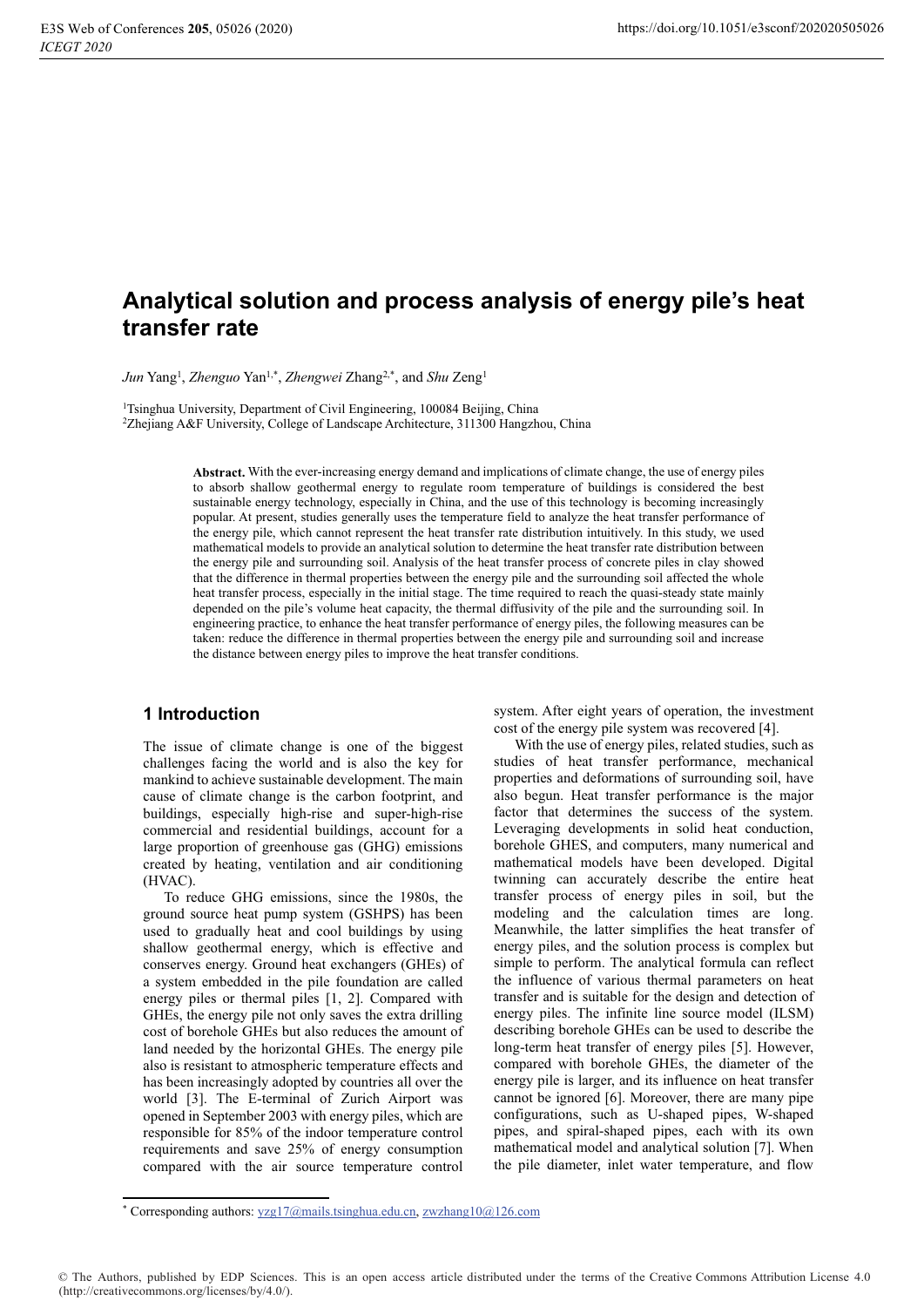velocity are the same, the spiral-shaped heat transfer rate is the highest, which is 2.77, 2.27 times higher than that of the other two configurations. The spiral shape is the best pipe configuration for the energy pile [8]. In practice, buried tubes are tied or wound on longitudinal reinforcements [9]. GHEs essentially interact with the surrounding soil at the pile wall. Based on this approximation, many models have been developed, including the solid cylindrical model [10]; line source model in a composite medium [11]; cylindrical model, which considers the difference of thermal properties between the pile and surrounding soil [12]; and so on. In particular, the cylindrical model can fully describe the whole heat transfer process of the pile and surrounding soil via the temperature field and indicates that the increase of the pile's excess temperature, lowering its heat consumption. Under this condition, it is better for the system to transfer heat to the surrounding soil when the heat transfer rate of the energy pile is constant. However, the heat transfer rate is not directly described.

At present, research on the heat transfer rate distribution of energy piles is mainly focused on numerical models rather than mathematical models. In this paper, based on the model from reference [12], the analytical solution of heat transfer rates to both sides of the heat source is proposed, and the heat transfer process of the energy pile is analyzed according to the energy distribution. The remainder of the paper is organized as follows. First, analytical solutions for the heat transfer rates of both sides of the heat source are obtained. Then, from engineering practice, the influence of the energy pile and surrounding soil on heat transfer in the process of heat transfer is analyzed. Finally, according to the conclusions, relevant measures for better heat transfer are proposed.

#### **2 Analytical solution**

The schematic explaining simultaneous heat transfer from the energy pile wall to both sides is shown in 0. With the understanding that the thermal properties of the energy pile are different from those of the surrounding soil, the mathematical model of heat transfer and its analytical solution was proposed in reference  $[12]$ , as shown in Eq.  $(1)$  and  $(2)$ , respectively. At the same time, according to the energy conservation theorem and the heat transfer equation, the heat transfer rates from the heat source to the energy pile and surrounding soil can be expressed as Eq.  $(3)$ ,  $(4)$ , and (5). By solving the above formulas, the rates of heat transfer from the heat source to the pile and soil at time  $t$  can be obtained as Eq. (6) and (7), respectively.



Fig.1 Heat transfer model [12]

$$
\theta_1(r,t) = \frac{q_1}{2\pi^2 r_b} \int_0^r (1 - e^{-\lambda t})
$$
\n
$$
\times \frac{\left\{ J_0(r \sqrt{\frac{\lambda}{a_1}}) \left[ R(\lambda) J_0(r_b \sqrt{\frac{\lambda}{a_2}}) - H(\lambda) Y_0(r_b \sqrt{\frac{\lambda}{a_2}}) \right] \right\}}{\lambda \sqrt{\lambda} \left[ H(\lambda)^2 + R(\lambda)^2 \right]} d\lambda
$$
\n(1)

$$
\theta_2(t,r) = \frac{q_i}{2\pi^2 r_b} \int_0^\infty (1 - e^{-\lambda t})
$$
\n
$$
\times \frac{\left\{ J_0(r_b \sqrt{\frac{\lambda}{a_1}}) \left[ R(\lambda) J_0(r \sqrt{\frac{\lambda}{a_1}}) - H(\lambda) Y_0(r \sqrt{\frac{\lambda}{a_2}}) \right] \right\}}{\lambda \sqrt{\lambda} \left[ H(\lambda)^2 + R(\lambda)^2 \right]} d\lambda
$$

$$
^{(2)}
$$

where  $J_n()$  are Bessel functions of the first order *n*,  $Y_n()$ are Bessel functions of the second order  $n(n=1, 2)$ ;

$$
H(\lambda) = \frac{k_1}{\sqrt{a_1}} J_1(r_b \sqrt{\frac{\lambda}{a_1}}) J_0(r_b \sqrt{\frac{\lambda}{a_2}}) - \frac{k_2}{\sqrt{a_2}} J_0(r_b \sqrt{\frac{\lambda}{a_1}}) J_1(r_b \sqrt{\frac{\lambda}{a_2}})
$$
\nand\n
$$
R(\lambda) = \frac{k_1}{\sqrt{a_1}} J_1(r_b \sqrt{\frac{\lambda}{a_1}}) Y_0(r_b \sqrt{\frac{\lambda}{a_2}}) - \frac{k_2}{\sqrt{a_2}} J_0(r_b \sqrt{\frac{\lambda}{a_1}}) Y_1(r_b \sqrt{\frac{\lambda}{a_2}}).
$$

$$
2\pi r_b k_1 \frac{\partial \theta_1(t, r)}{\partial r}\Big|_{r=r_b} = q_1(t) \tag{3}
$$

$$
-2\pi r_b k_2 \frac{\partial \theta_2(t,r)}{\partial r}\Big|_{r=r_b} = q_2(t) \tag{4}
$$

$$
q_1 = q_1(t) + q_2(t)
$$
 (5)

$$
q_1(t) = \frac{q_1}{\pi} \int_0^\infty \frac{k_1(t-e^{-t})}{\sqrt{a_1} \lambda [H(\lambda)^2 + R(\lambda)^2]}
$$
  
 
$$
\times \left\{ J_1(r_b \sqrt{\frac{\lambda}{a_1}}) \left[ H(\lambda) Y_0(r_b \sqrt{\frac{\lambda}{a_2}}) - R(\lambda) J_0(r_b \sqrt{\frac{\lambda}{a_2}}) \right] \right\} d\lambda
$$
  
(6)

$$
q_2(t) = q_1 - q_1(t) \tag{7}
$$

In the formula presented above,  $\theta_i$  is the excess temperature in  ${}^{\circ}C$ ;  $q_i$  is the heat transfer rate per length of the material in kg/m<sup>3</sup>;  $\rho_i$  is the material density in kg/m<sup>3</sup>;  $c_i$  is the specific heat capacity in J/(kg<sup>o</sup>C);  $k_i$  is the thermal conductivity in  $w/(m \cdot C)$ ;  $a_i$  is the thermal diffusivity in m<sup>2</sup>/s, which is equal to  $k_i/(\rho_i c_i)$ ; and  $i=1$ , 2 represent the energy pile and the surrounding soil, respectively.  $q_l$  is the heating rate per length of the pile in  $W/m$ , r is the radius of the calculation position in m.  $r_b$  is the radius of the energy pile in m, and t is the calculation time in s.

At the same time, according to the equations and conditions in reference [12], the analytical solution of the rates in the Cartesian coordinate system is obtained via the Laplace transform and inverse transformation, and the result is also equal to that from Eq.  $(6)$ , which proves the correctness of the analytical solution.

#### 3 Impact and analysis

From Eq.  $(6)$ , the heat transfer rate to the energy pile itself is affected by the thermal properties of the pile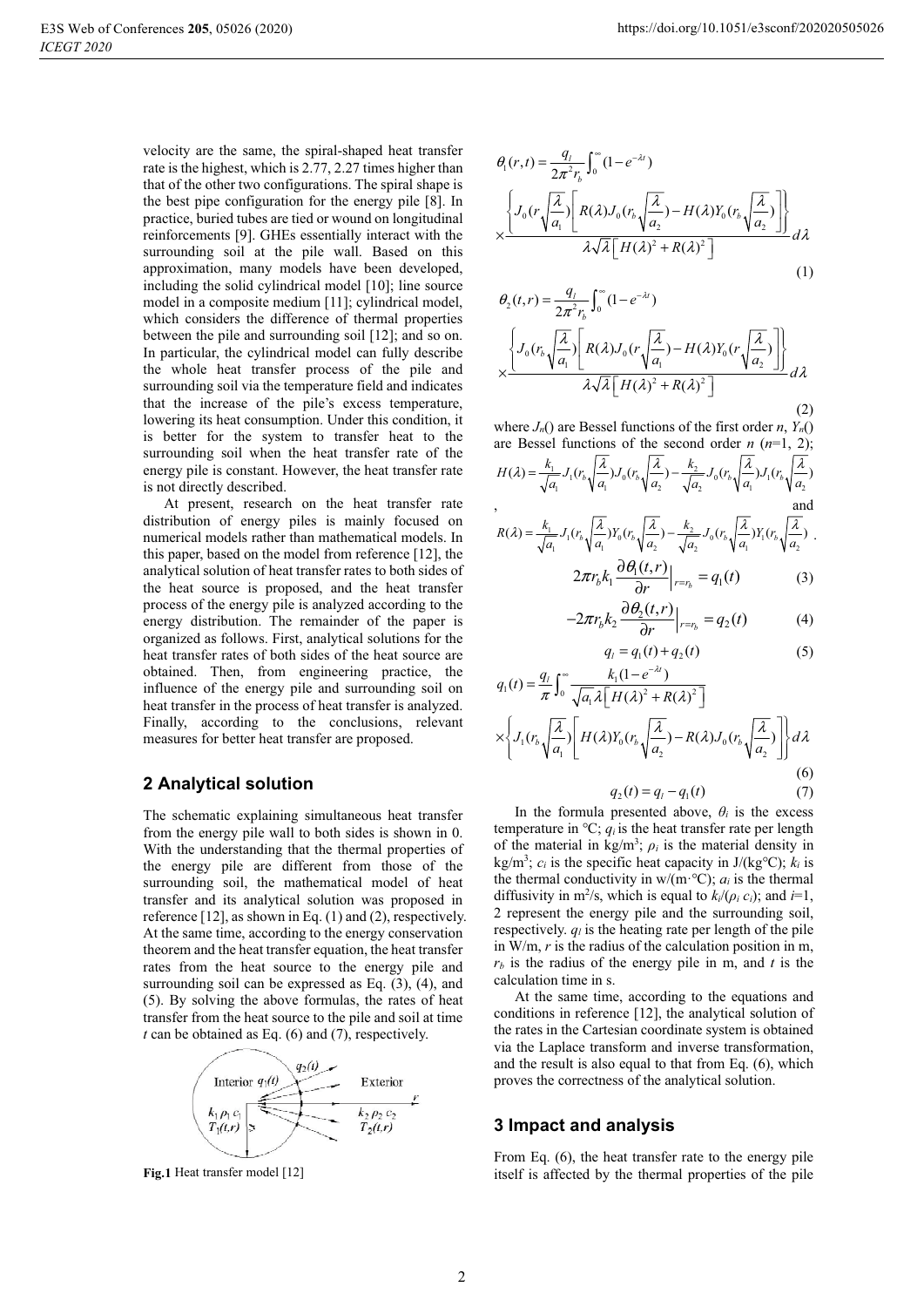clay

Dry clay

and surrounding soil, which are also related to the radius of the pile. Using the analytical formula proposed in this paper, the actual thermal parameters of the energy pile and the soil were selected to study the above correlations in the heat transfer process. Quartz sand concrete were selected as the energy pile material, and clay was chosen as the soil surrounding the pile. Compared with sand, the thermal parameters of clay change with increasing water content. By analyzing dry and saturated clay, the heat transfer of clay under different saturation conditions can be obtained by interpolation [13-15]. The parameters of concrete, saturated clay, and dry clay are shown in Table 1[16, 17]. For different heat transfer media, the optimum heat transfer rate is different, usually  $5-30$  W/m [18]; we chose a value of 10 W/m for this study. The diameter of the pile been defined as 1 m [19].

| Material  | $Wm^{-1}K^{-1}$ | $Jkg^{-1} K^{-1}$ | $\mathrm{kgm}^{-3}$ | $m^2s^{-1}$               |
|-----------|-----------------|-------------------|---------------------|---------------------------|
| Concrete  |                 | 1000              | 2500                | $\times$ 10 <sup>-7</sup> |
| Saturated | 1.70            | 1225              | 2000                | 6.42                      |

Table 1. Thermal parameters of different materials

 $0.50$ 

The ratio of the heat transfer rate to the surrounding soil at moment *t* is defined as  $R_o$ , as shown in Eq. (8).

 $270$ 

 $R_o(t) = q_2(t)/q_1(t)$ 

1680

 $\times$ 10<sup>-7</sup>

 $110$ 

 $\times 10^{-6}$ 

When the energy pile transfers heat in dry clay and saturated clay, the change in  $R_0$  with time is shown in 0, and  $R_o$  is expressed as  $R_{od}$  and  $R_{os}$ , respectively. When the heat transfer period is 1 hour, the value of  $R_{od}$ is less than  $1/4$ , while the value is close to 0.5; the latter is almost twice as much as the former. When the value of  $R_0$  reaches 0.5, the former needs 84 hours, while the latter only takes 4 hours. During a heat transfer period of three months, the value of  $R_{od}$  reaches 0.6, 0.7, 0.8 and 0.9 requires 144 hours, 239 hours, 403 hours, and 752 hours, respectively. With increasing heat transfer time, the value of  $R_{od}$  increases, but the growth rate slows. Finally, the value approaches to 1 but is less than 1. The value of  $R_{os}$  is higher than that of  $R_{od}$  until the heat transfer time reaches 40 days and takes 23 hours, 54 hours, 118 hours, and 408 hours to reach 0.6, 0.7, 0.8, and 0.9, respectively. During this period, the growth rate gradually decreases. On the 40<sup>th</sup> day, the two values are the same, equal to 0.93. Later, the value of  $R_{os}$  is less than that of  $R_{od}$ , approximately 0.95, when the heat transfer time is 3 months.

From 0, it can also can be seen that in the initial stage of heat transfer, compared with the values of  $R_{od}$ and  $R_{os}$ , the closer the thermal properties of concrete and clay, the greater the value of  $R_o$ . When the thermal properties of dry clay are selected for both the energy pile and the soil outside, the value of  $R_o$  is greater than that of  $R_{os}$  at the same heat transfer time.



Fig.2 The ratio of the heat transfer rate  $R_o$ 

As the heat transfer continues, the value of  $R_{os}$ smaller than that of  $R_{od}$  due to the thermal property differences between the concrete and the clay with varying moisture. Dry clay, with a larger thermal diffusivity and smaller specific heat capacity, has a larger heat transfer range and higher excess temperature, as shown in 0. Based on the model assumption of the single pile, the pile's cross-section is limited and the surrounding soil is infinity, so the heat needed by the soil increases with the heat transfer time. Meanwhile, when the heat transfers in saturated clay. the heat required to expand the heat transfer range increases more slowly than in dry clay. During the three-month heat transfer period, the value of  $R_{os}$ approaches 95%.



Fig.3 Excess temperature distribution

In practical engineering applications, energy piles often appear in the form of pile groups. According to the superposition principle, the effective heat transfer ratio is 1/2 of the distance between piles, which contrasts with the model assumption of infinity outside the pile. Therefore, the value of  $R_{od}$  tends to be 1, as shown in 0 but cannot be reached. Furthermore, because of the heat accumulation in the energy pile and surrounding soil, whose excess temperature rose, the temperature difference smaller between the inlet and outlet, making the heat transfer rate smaller under the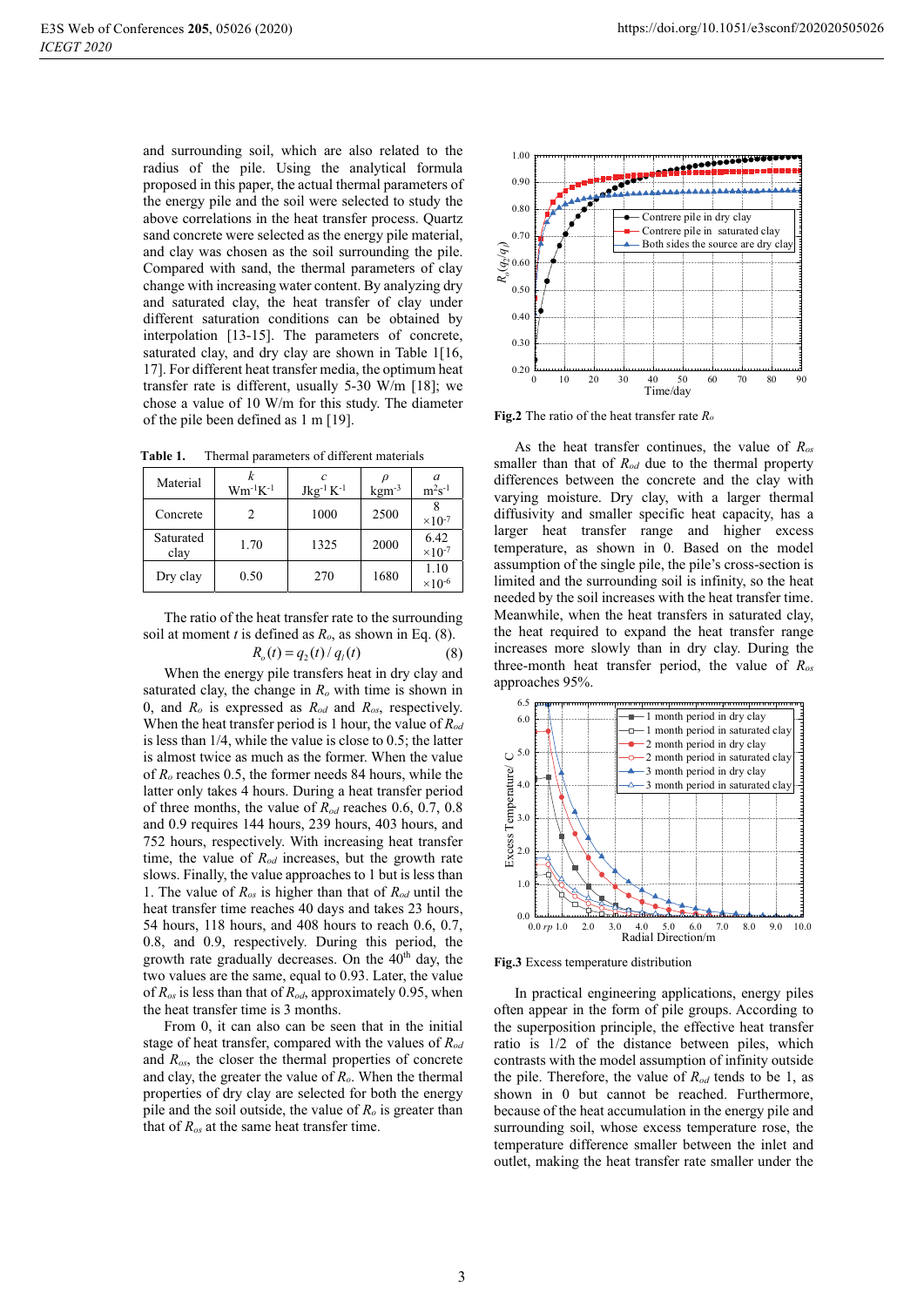condition of a constant flow velocity and inlet temperature. In comparison, saturated clay is more suitable for the heat transfer of energy piles. When using the energy pile, the saturation of soil can even be increased by an artificial intervention to ensure the heat dissipation capacity of the energy piles [20]. The other way to enhance the heat transfer performance is using an alternate arrangement of the energy pile and common pile foundation during the design process to increase the distance between the energy piles.

Moreover, when performing the thermal response test,  $t_c = 5r_p^2/a_2$  is often used as the time for the energy pile to reach the quasi-steady state [21]. For saturated clay and dry clay, the corresponding times are 541 hours and 343 hours, respectively. The time needed for saturated clay obtained by this equation is less than the time needed for dry clay. However, according to Fig. 1. during the abovementioned time, the values of  $R_0$  are 91.3% and 81.3%. For saturated clay, the value close to 95% almost reached the steady state; for dry clay, at that time, there is still 20% of heat consumption in the pile, far from reaching the quasi-steady state. These conclusions are illustrated in 0. It can be concluded that if there is a great difference in thermal properties between the energy pile and the soil, then ignoring the difference is not appropriate when calculating the quasi-steady state time, and the difference should be fully considered to define the quasi-steady state of the energy pile.

### **4 Conclusion**

Based on the law of conservation of energy, this paper presents a mathematical model and its analytical solution for the heat transfer rate distribution and analyzes the heat transfer process of concrete energy piles in clay. Through comparative analysis, the conclusions are as follows:

- 1. During the whole heat transfer period, the energy pile's heat consumption cannot be ignored. At the initial stage, the heat transfer to the pile is greater than that transferred to the surrounding soil and increases with the increasing difference in thermal parameters between the pile and surrounding soil. With increasing heat transfer time, the heat transfer rate to the surrounding soil increases gradually.
- 2. The heat transfer performance of clay varies with its saturation. In the initial stage, the heat transfer rate to clay increases with increasing clay saturation, while in the later stage of heat transfer, the heat transfer to clay decreases with increasing clay saturation. At the same time, as the clay saturation decreases, the excess temperatures of the pile and soil increase, and the range of the temperature field increases.
- 3. As a pile foundation, the energy pile always appears as a group of piles, and the heat transfer radius is limited. When the clay saturation is small, it may cause temperature accumulation of the energy pile and its surroundings and weaken the heat transfer capacity of the energy pile. In

practical engineering, taking measures to increase the saturation of clay is an effective way to increase the heat transfer capacity of energy piles. Alternatively, during the design process, an alternate arrangement of energy piles and common pile foundations can enhance the heat transfer performance by increasing the distance between energy piles.

4. At present, the conventional formula for calculating the quasi-steady time of the energy pile ignores the influence of the difference in the thermal properties between the energy pile and the surrounding soil. When the difference is large, the calculation result of the formula is quite different from reality. The formula proposed in this paper is more accurate for describing the state of an energy pile in the process of heat transfer.

#### **References**

- [1] H. Brandl, Geotechniqueb 56(2), 81-122 (2006)
- [2] F. Loveridge, W. Powrie, Geotech. Eng. 166(2), 178-196 (2013)
- [3] M. de Moel, P.M. Bach, A. Bouazza, R.M. Singh, J.O. Sun, Renew. Sust. Energ. Rev. 14(9), 2683-2696 (2010)
- [4] L. Laloui, A. Di Donna, Proc. Inst. Civil Eng.-Civil Eng. 164(4), 184-191 (2011)
- [5] H. Carslaw, J. Jaeger, Heat conduction in solids (Oxford Univ. Press, England, 1947)
- [6] P. Bourne-Webb, European Geothermal Congress (Pisa, Italy, 2013)
- [7] G.Q. Huang, X.F. Yang, Y.J. Liu, C.L. Zhuang, H.Y. Zhang, J. Lu, Energy Build. 158, 1241-1256 (2018)
- [8] B. Bezvan, S. Porkhial, A.A. Mehrizi, Appl Therm Eng. 87, 655-668 (2015)
- S. Park, C. Sung, K. Jung, B. Sohn, A. Chauchois, H. Choi, Appl Therm Eng. 90, 1061-1071 (2015)
- [10] Y. Man, H.X. Yang, N.R. Diao, J.H. Liu, Z.H. Fang, Int. J. Heat Mass Transf. 53(13-14), 2593-2601  $(2010)$
- [11] M. Li, A.C.K. Lai, Energ. 38(1), 255-263 (2012)
- [12] J. Yang, Z. Yan, X. Li, Z. Zhang, S. Zeng, Int. J. Heat Mass Transf. 152, 119559 (2020)
- [13] N.H. Abu-Hamdeh, Biosyst. Eng. 86(1), 97-102  $(2003)$
- [14] X. Li, Y. Chen, Z. Chen, J. Zhao, , Energy Build. 38(5), 543-547 (2006)
- [15] Z. Liu, J. Xu, X. Li, J. Wang, Mechanisms of biochar effects on thermal properties of red soil in south China, Geoderma 323, 41-51 (2018)
- [16] MOHURD, Code for design of contrete structures (China Architecture & Building Press, Beijing, 2010)
- [17] GSHPA, Thermal pile design, installation and materials standards (Ground Source Heat Pump Association Milton Keynes, UK, 2012)
- [18] I. Staffell, D. Brett, N. Brandon, A. Hawkes, Energy Environ. Sci. 5(11), 9291-10007 (2012)
- [19] Q. Zhao, B.M. Chen, M.C. Tian, F. Liu, Energ. 162, 787-797 (2018)